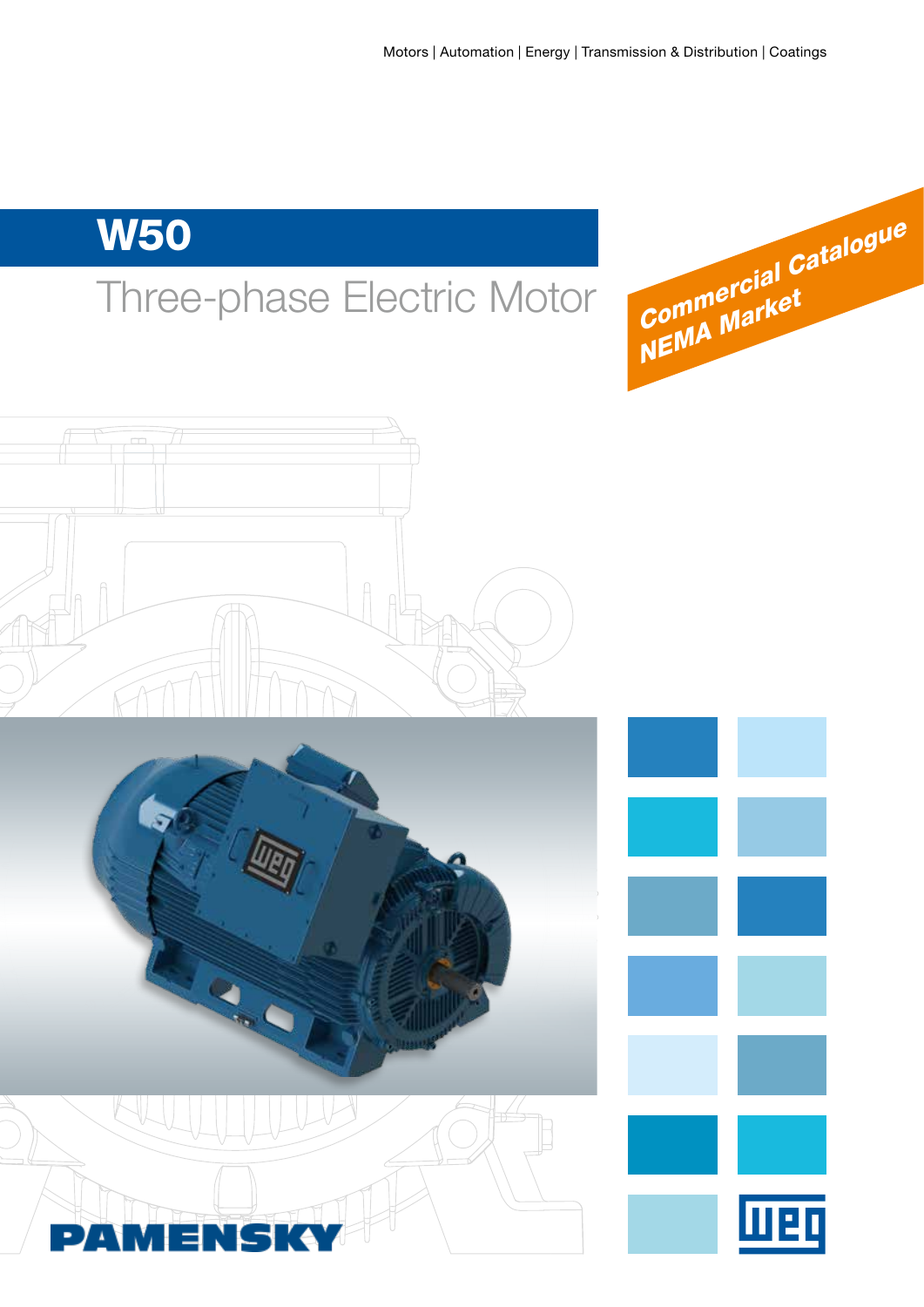## W50

2 W50 Three-phase Electric Motors

WEG W50 motors offer not only excellent performance, but comply with the strictest efficiency and safety criteria in the most severe applications. The compact design provides high performance, while their robust frames ensure **low vibration levels.** 

The new mechanical concept not only optimizes characteristics like mass and length, but also offers product versatility and reduced maintenance.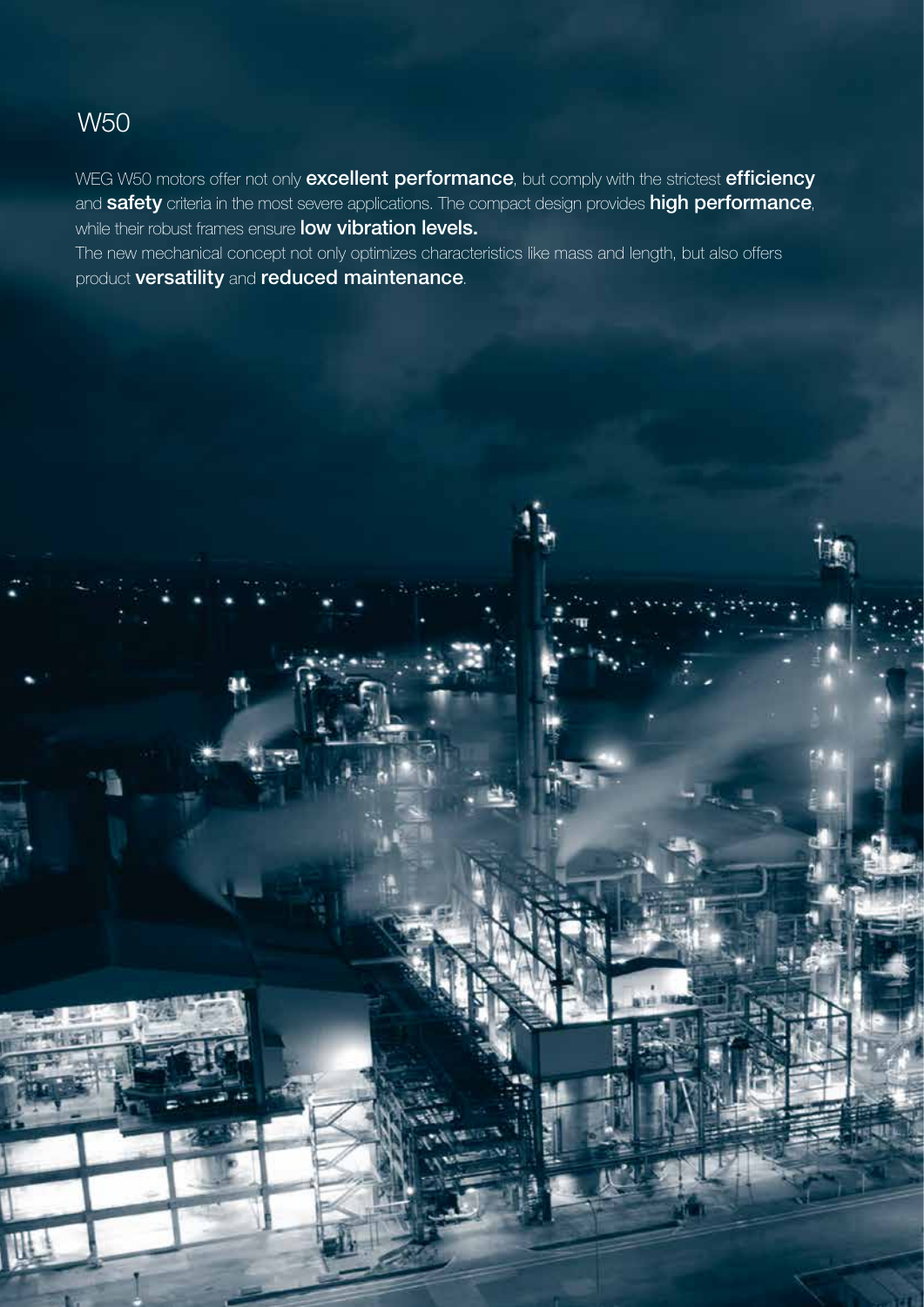



### Standard Features

- Rated output: 125HP to 1700HP
- Number of poles: 2 to 12
- Frame sizes: 5009/10 to 7008/09
- Frequency: 60 or 50 Hz
- **Voltage: 380 to 6600V**
- Service factor: 1,00
- **Insulation class: F**
- Degree of protection: IP55
- **Mounting: F1**
- Gooling method: TEFC Totally enclosed fan cooled (IC411)
- Frame, endshields and fan cover: FC-200 cast iron
- Shaft material: AISI 4140
- Thermal protection:
	- Windings: Pt-100 3 wire, 2 per phase
	- Bearings: Pt-100 3 wire, 1 per bearing
- Grease lubricated ball bearings
- **Bearing seal: Taconite labyrinth**
- **Lubrication: Mobil Polyrex EM Grease**
- Painting plan: ISO "C5 High" (I and M) corrosive category
- Golor: RAL 5009 (Blue)
- Dual Voltage Space Heaters
- $\blacksquare$  Automatic drain plug

#### Optional Features

- Other mounting configurations: F2, F3, W11, W12, etc.
- Degree of Protection: IP56, IP65, IP66
- Gooling method: TEBC Totally enclosed blower cooled (IC 416)
- Surrounding muffler
- Service factor: 1.15
- Bearings:
	- Sleeve bearings
	- $\blacksquare$  Insulated drive end bearing for inverter duty applications
	- Cylindrical roller bearing
	- Shaft grounding brush
	- **Bearings designs for vertical mounting normal and high** thrust applications
- Seal: INPRO/SEAL<sup>®</sup>
- Vibration level: Grade B
- **Bearing and winding thermal protection: thermistors** or thermostats
- $\blacksquare$  Cable glands
- $\blacksquare$  Drip proof canopy for shaft down applications
- $\blacksquare$  Internal tropicalized painting
- Encoder
- $\blacksquare$  Suitable for VFD applications
- $M$  Main terminal box in welded steel
- Additional terminal box: For "Y" connection with access to the neutral terminal
- $\blacksquare$  Non-contact / contact thermometer with gauge
- Stainless steel fasteners

W50: Robust, compact, efficient and reliable in the most severe operating conditions.

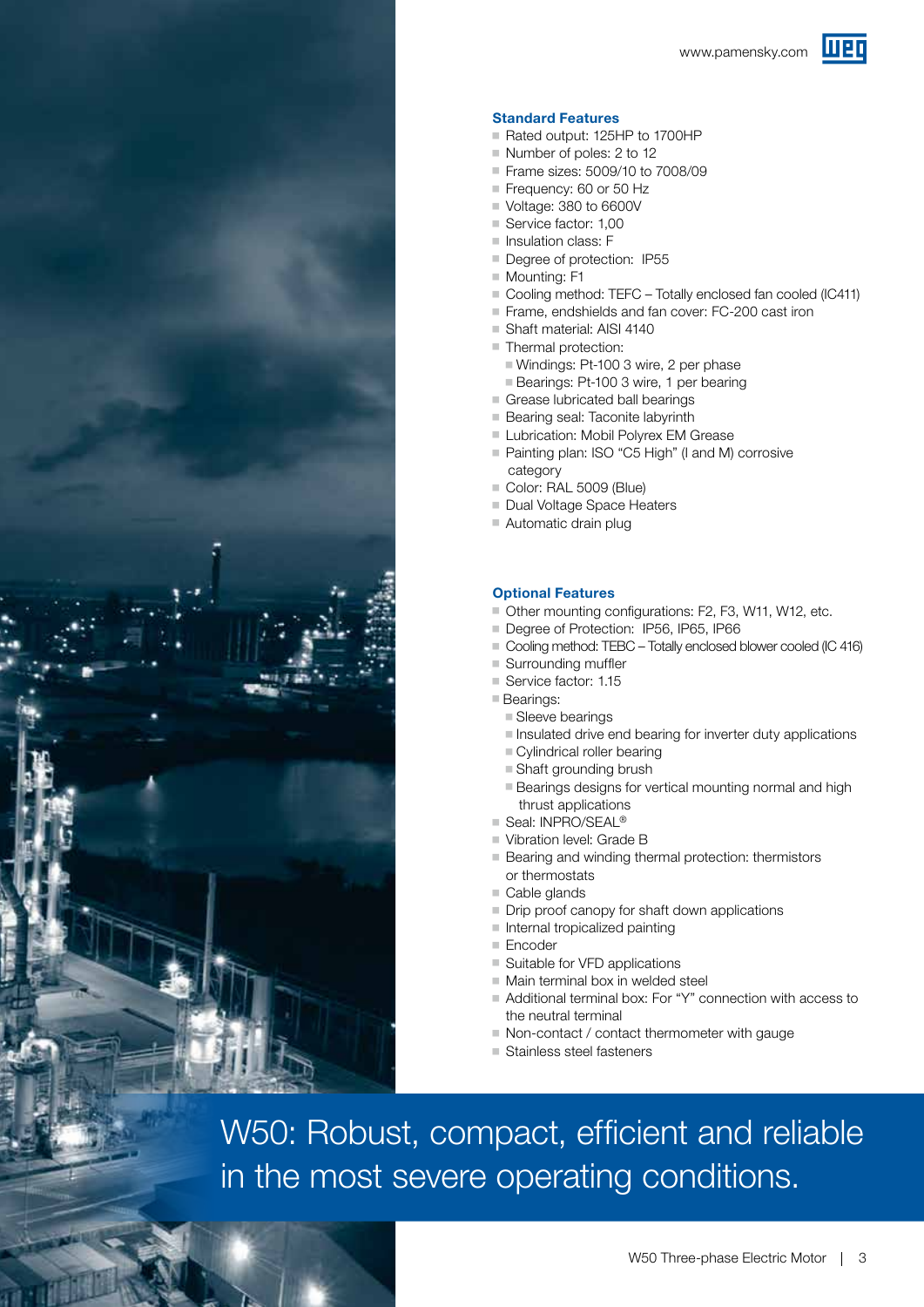## Features and benefits

Mechanical Design

Mechanical Design

- Compact and robust frame
- Low noise levels (82 dB(A) at 3600rpm)
- **Department Optimum efficiencies due to low mechanical losses**
- **F** Innovative design of the DE endshield fins for maximum heat dissipation
- $\blacksquare$  Uniform temperature distribution across the motor frame due to the exclusive internal ventilation system
- Easy access to accessories
- $\blacksquare$  State of the art air deflector on the DE endshield ensuring lower bearing temperature





- G Suitable for VFD applications
- $H$ igh output/weight ratio
- **Low starting current**
- $\blacksquare$  WISE® insulation system for low voltage motors
- v VPI insulation system for medium voltage motors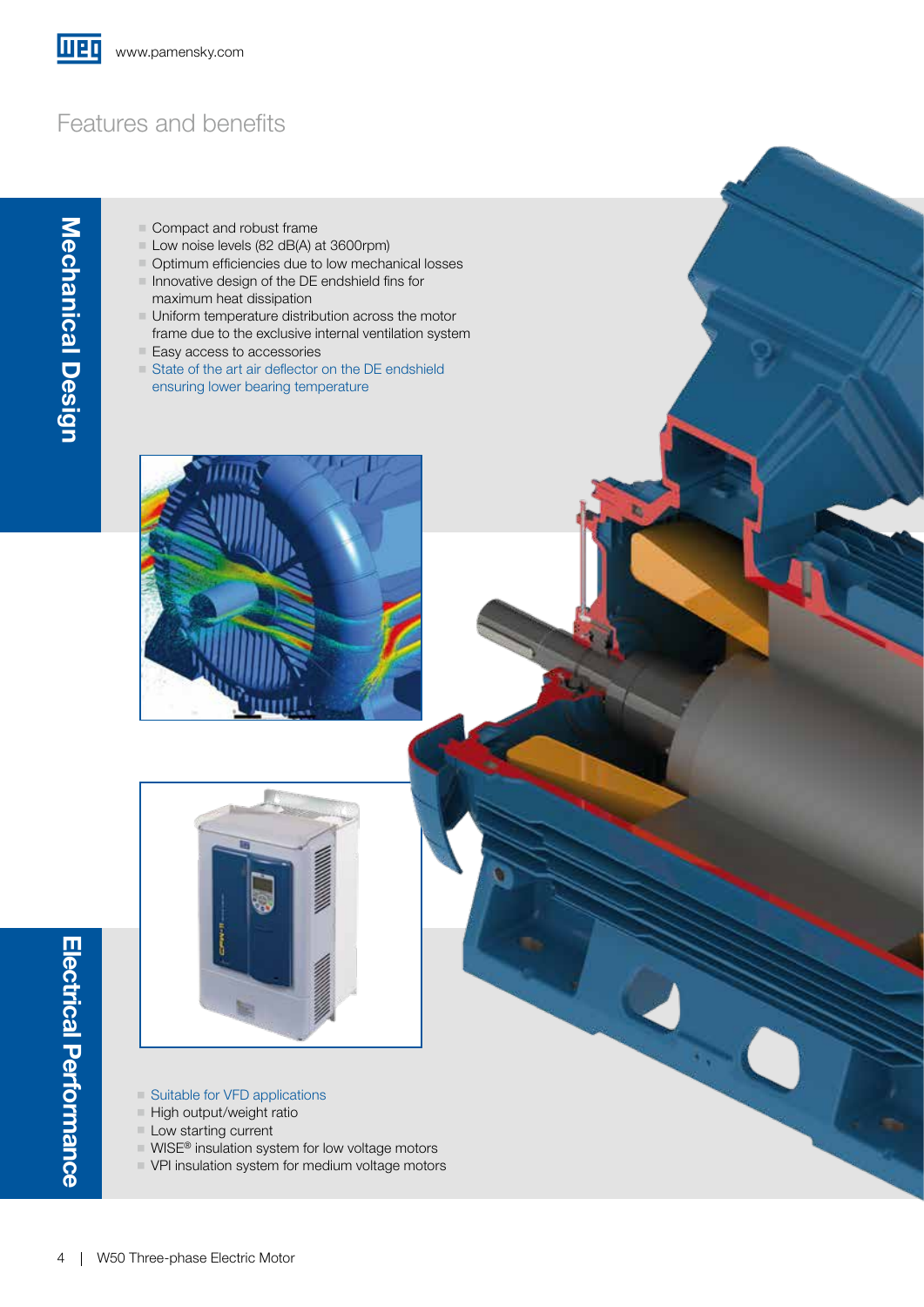

- 
- $\blacksquare$  Modular forced ventilation kit <sup>g</sup> Wide range of options and accessories
	- F Terminal box location on either left or right side





- **F** Insulated NDE endshield for all motors
- $\blacksquare$  Wound stator winding and bearings with temperature sensors
- **Low bearing temperatures ensure** longer lubrication intervals and extended bearing lifetime
- Low vibration levels ensure longer motor lifetime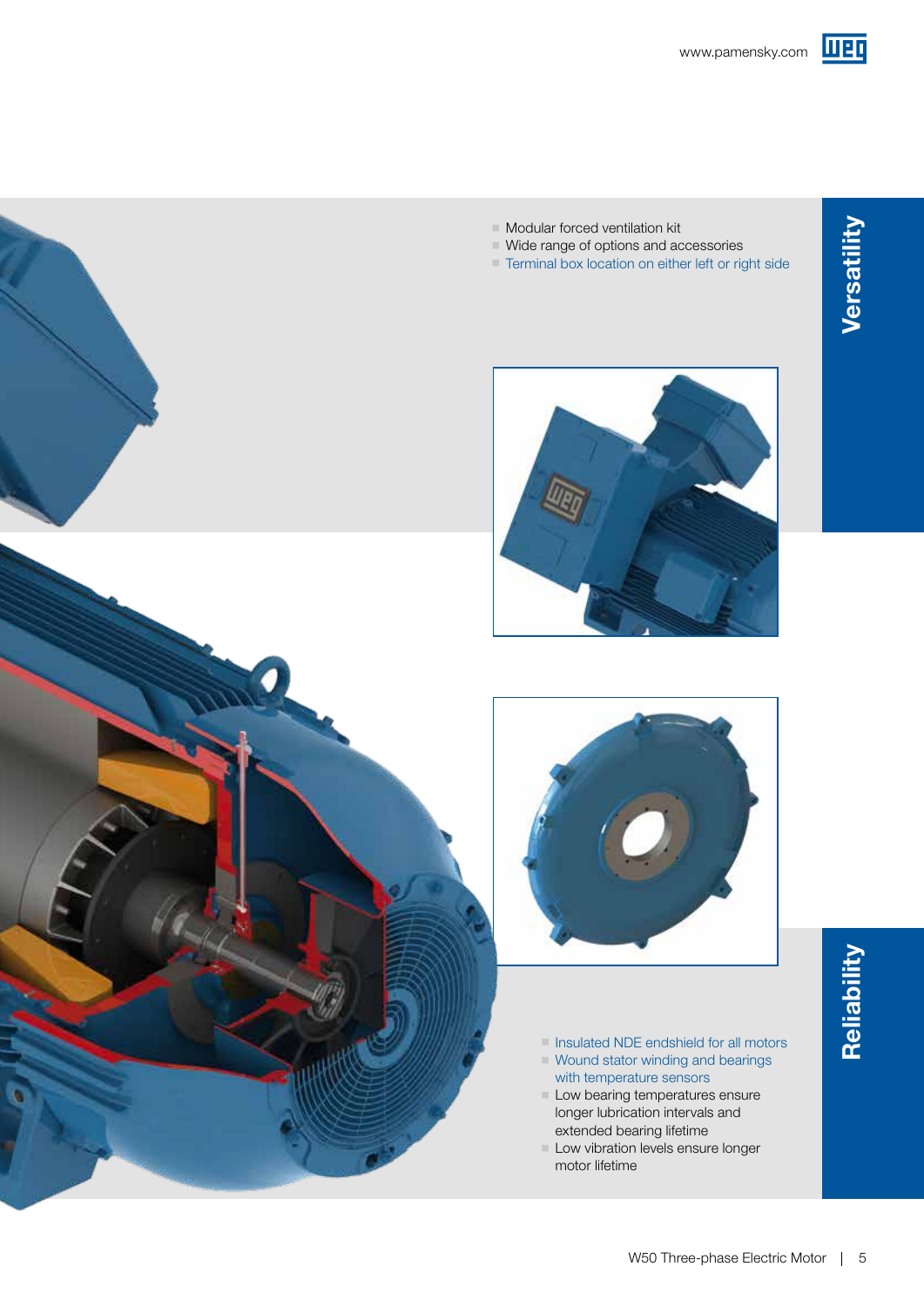### Dedicated W50 lines

The W50 motors also feature a number of definite purpose versions, developed to meet specific industry and application requirements, whilst maintaining the need to provide the best solution for the customer.

> $>R$ **DAKI DAKI** 243 481

### W50 API 541

The W50 API 541 line was specially developed in accordance with the requirements of the American Petroleum Institute, the World reference in the standardization of equipment for the oil industry.

- $\blacksquare$  Certified for ambient temperatures up to 60 $\rm ^{\circ}C$
- Gopper rotor
- $\blacksquare$  Sleeve bearings
- $Maximum$  Is/In of 6.5
- Stainless steel fasteners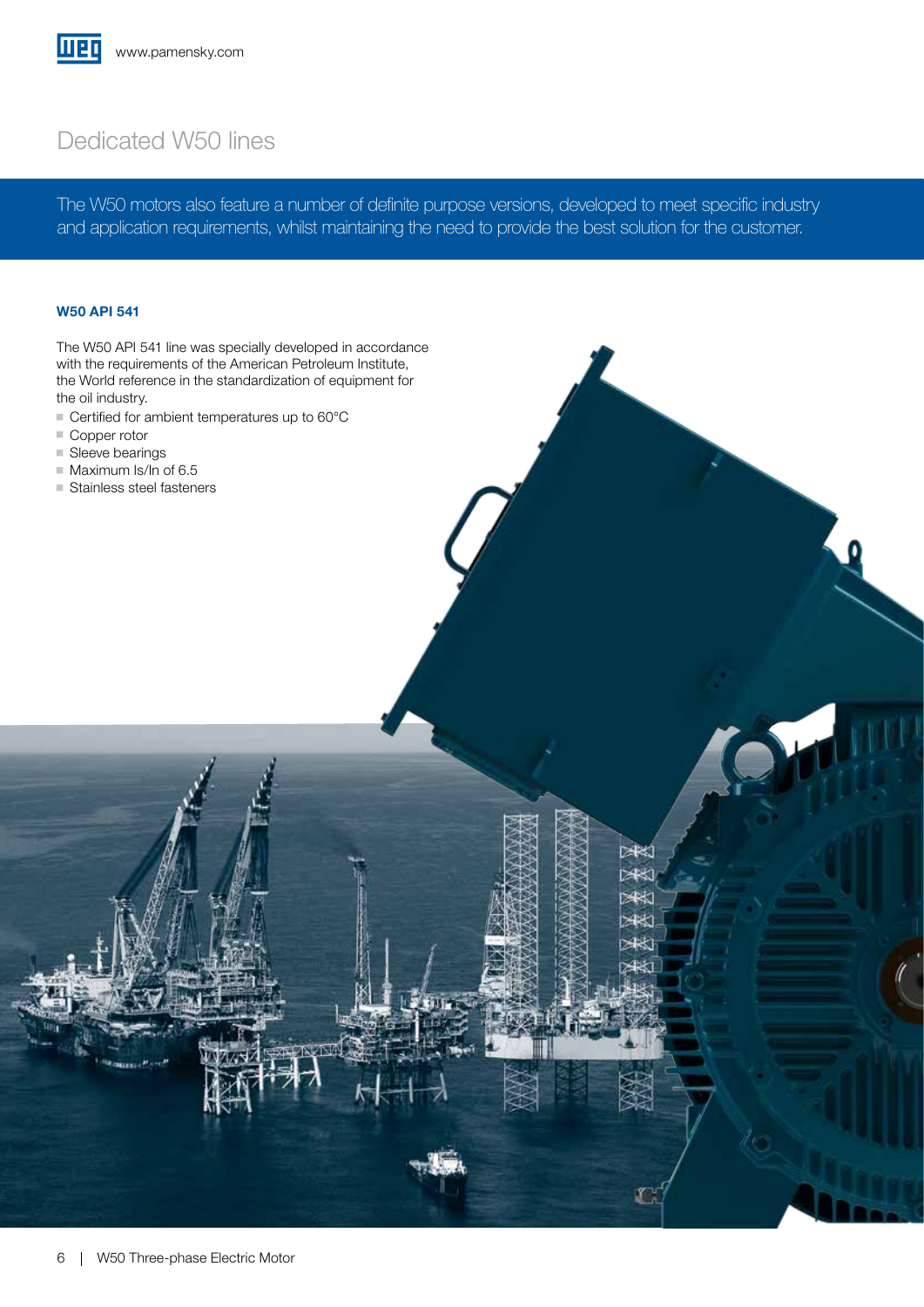



#### W50Xn

With safety being of paramount importance, WEG developed the W50Xn (Class I, Division 2) motor line to operate in hazardous areas. This type of protection is applied to electrical equipment which does not cause ignition of an explosive atmosphere under normal operating conditions.

<sup>g</sup> Suitable for operation in hazardous areas classified as Class I, Division 2, Groups B, C and D, Temperature class T3.

#### W50 IEEE 841

The W50 IEEE841 motors are specially suited for Pulp & Paper mills, Steel mills, Petrochemical Plants and diverse demanding applications requiring severe duty long life motors.

- $\blacksquare$  Internal anticorrosive painting
- Guaranteed foot flatness to within 0.005"
- T-type open drain made of stainless steel 304
- INPRO/SEAL<sup>®</sup> bearing seal